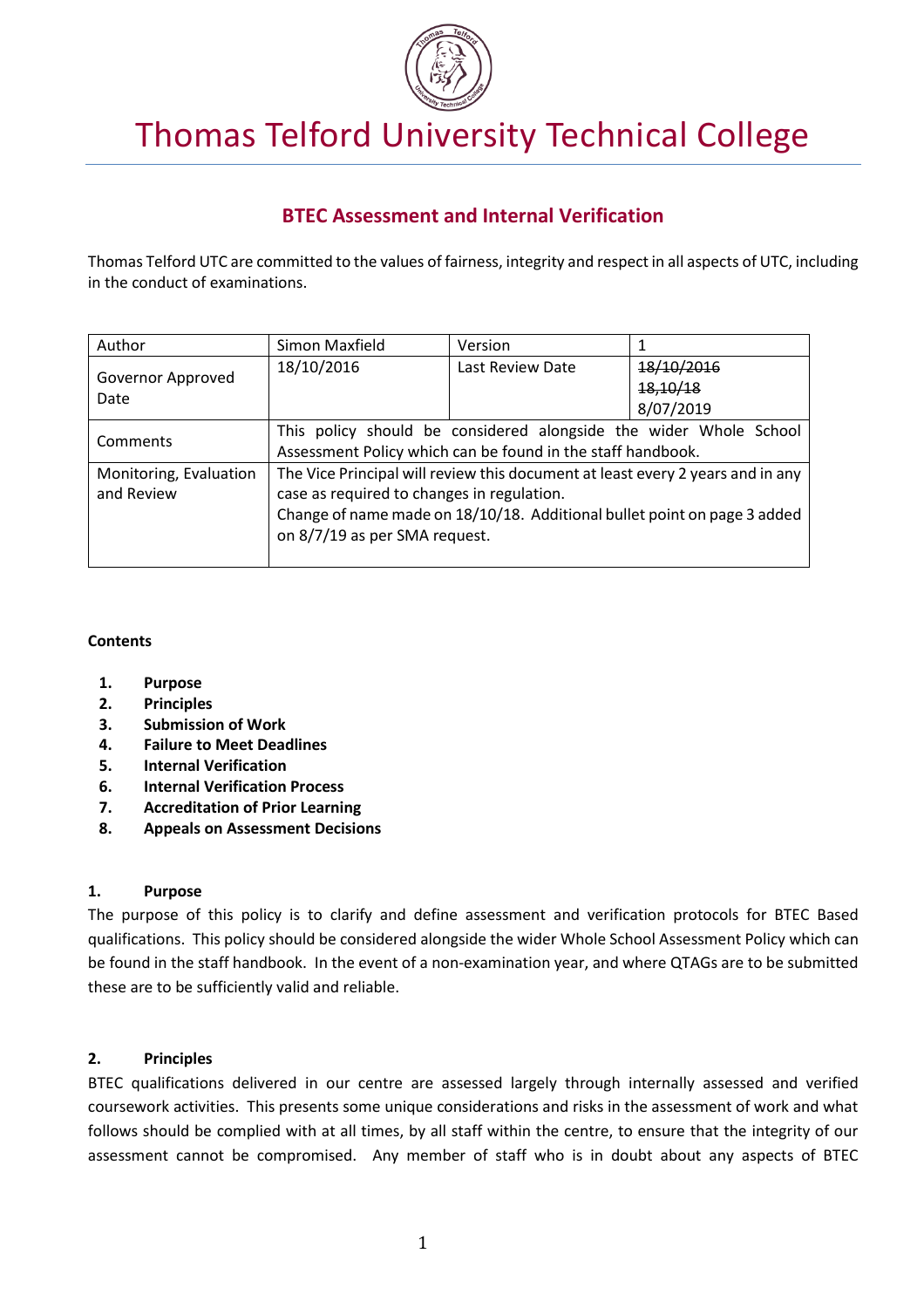assessment should seek advice from the centre's Lead Internal Verifier (LIV) for their principal subject area in the first instance, or the centre's Quality Nominee (QN).

#### **3. Submission of Work**

At the time the learners are given an assignment it is paramount that a number of pieces of information are shared with them as follows:

- A clearly defined timeline for completion and submission of the work alongside clear guidance regarding the assessment opportunities the assignment provides the learner.
- Submission of work must be made by the time of the agreed deadline and work that is submitted after the deadline will not be eligible for resubmission at a later date.
- Work submitted must be that of the learner and where appropriate, texts should be correctly referenced. It is important that the learners are clear about the definition of plagiarism and malpractice, and that any suspicion raised will be investigated according to our Assessment Malpractice Policy.

It is the professional responsibility of centre staff to ensure that work submitted as part of an assignment remains the work of the learner. To help ensure this, under normal circumstances the following two principles will apply:

- Work shall only be eligible for resubmission with the agreement of the LIV, where it is believed that the candidate can improve upon their assessment **without further instruction** and the candidate met the original deadline or pre-agreed extension. The resubmission date **must** be within 15 working days of the assessment feedback and within the same term. Learners will sign and date their submission to indicate that the work is their own.
- Once an assignment brief has been given out, no feedback will be offered to support the learners in the completion of the assignment.
- For submission of QTAGs in any given academic year, staff must ensure that the QTAGs determined for their learners are sufficiently valid and reliable. TTUTC must:
	- o review the specification grading information, i.e. unit level assessment criteria and descriptors with the subject teaching team.
	- $\circ$  Consider what evidence there will be from the content the tutors have taught
	- o Collect and evaluate the quality of evidence before assigning a QTAG

These conditions guard against continuous advice and guidance where the resulting submission cannot be truly considered as representative of the learner's understanding. Where centre staff are in any doubt regarding resubmission of work they should consult in the first instance with the subject area Lead Internal Verifier or the centre's Quality Nominee. It is the responsibility of teachers to ensure that assessment records are accurately record late submission and resubmission and that these records are stored securely.

# **4. Failure to Meet Deadlines**

Work may be submitted directly to the class teacher or, by arrangement, to the examinations office who will record and date collection of the work. The preferred method of submission should be made clear to the learners at the time the assignment brief is given out and subsequently on a regular basis.

For learners who fail to submit by the agreed deadline there can be serious repercussions, therefore, the following principles shall apply: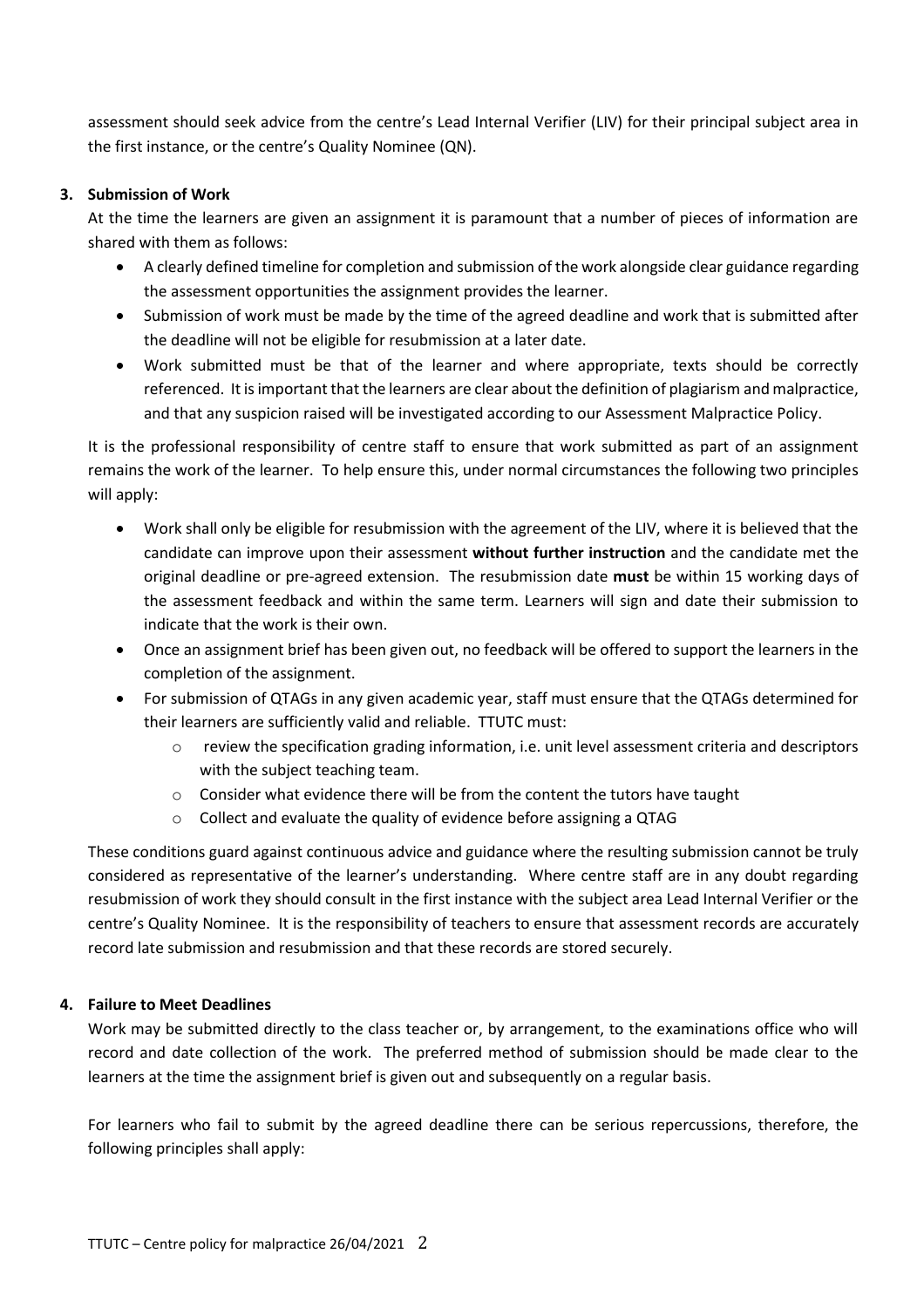- Teaching staff will make very clear at the time of the assessment brief distribution the serious consequences of not meeting deadlines.
- Teaching staff will monitor pupils closely and identify and intervene with any pupil at risk of not meeting the deadline. In the first instance this intervention may be a quiet word, but the teacher is responsible for escalating to the Head of Department, LIV and parent as required. At this stage in consultation with the LIV it may be appropriate to agree an extension for a learner.
- Where a pupil misses a deadline, work should still be assessed upon hand in but the learner will not be eligible for a resubmission.
- For learners at risk of failure due to poor time management and risk of not meeting deadlines, teachers should liaise with QN and arrange meetings with parents to **pre-empt** further difficulties.

# **5. Internal Verification**

In line with Edexcel regulations (Pearson), the centre will operate a robust process of internal verification. As there are many people involved in the verification process, the responsibilities of each role are summarised below:

- The **Quality Nominee** is responsible for:
- All communication with Edexcel (Pearson) and passing on relevant information internally.
- Monitoring and assuring quality in planning, delivery and assessment of all programmes.
- Organising the annual "Centre Quality Review and Development" meeting and completing of the annual centre engagement document.
- In liaison with SLT, ensuring that staff are recruited, trained and monitored to meet Edexcel (Pearson) expectations.
- Ensuring that staff are aware of the roles they play as part of the BTEC team and bring the team/parts of the team together for meetings as appropriate.
- Calendaring BTEC Quality Assurance meetings and recording minutes of those meetings.
- Ensuring appropriate records are maintained and all policies followed.
- **Lead Internal Verifiers** are responsible for:
- Sampling and verifying standards to maintain the national standards.
- Where assessment is found to not be to standard, bringing this to the attention of the programme delivery team and the Quality Nominee.
- Verifying assessment briefs and delivery methods playing a crucial role in curricular quality assurance.
- Disseminating standards training through OSCA practice materials and other relevant sources to ensure that programme staff receive regular planned CPD on standards.
- Checking assessment records are accurate, up to date and complete.
- Checking that unit grades are accurately derived from unit tracking records at the end of the course.
- Checking that all unit grades are correctly entered on line by the examinations office before submission is made to Edexel (Pearson).
- In the event of a non-examination year and the introduction of QTAGs, ensure that evidence that has been used for each QTAG judgement is sufficiently documented to ensure that it can be explained to the learner or parent/carer in the case of Appeals and to the awarding body. If there is a material difference in the results profile expected in any non-examination year, TTUTC must be able to explain why its results are significantly out of line with past performance, be that higher or lower.
- For any QTAG submissions, all assessment evidence is retained by TTUTC until 6 months after the date of the issue of the result, or the conclusion of any appeal in relation to that result, whichever is later.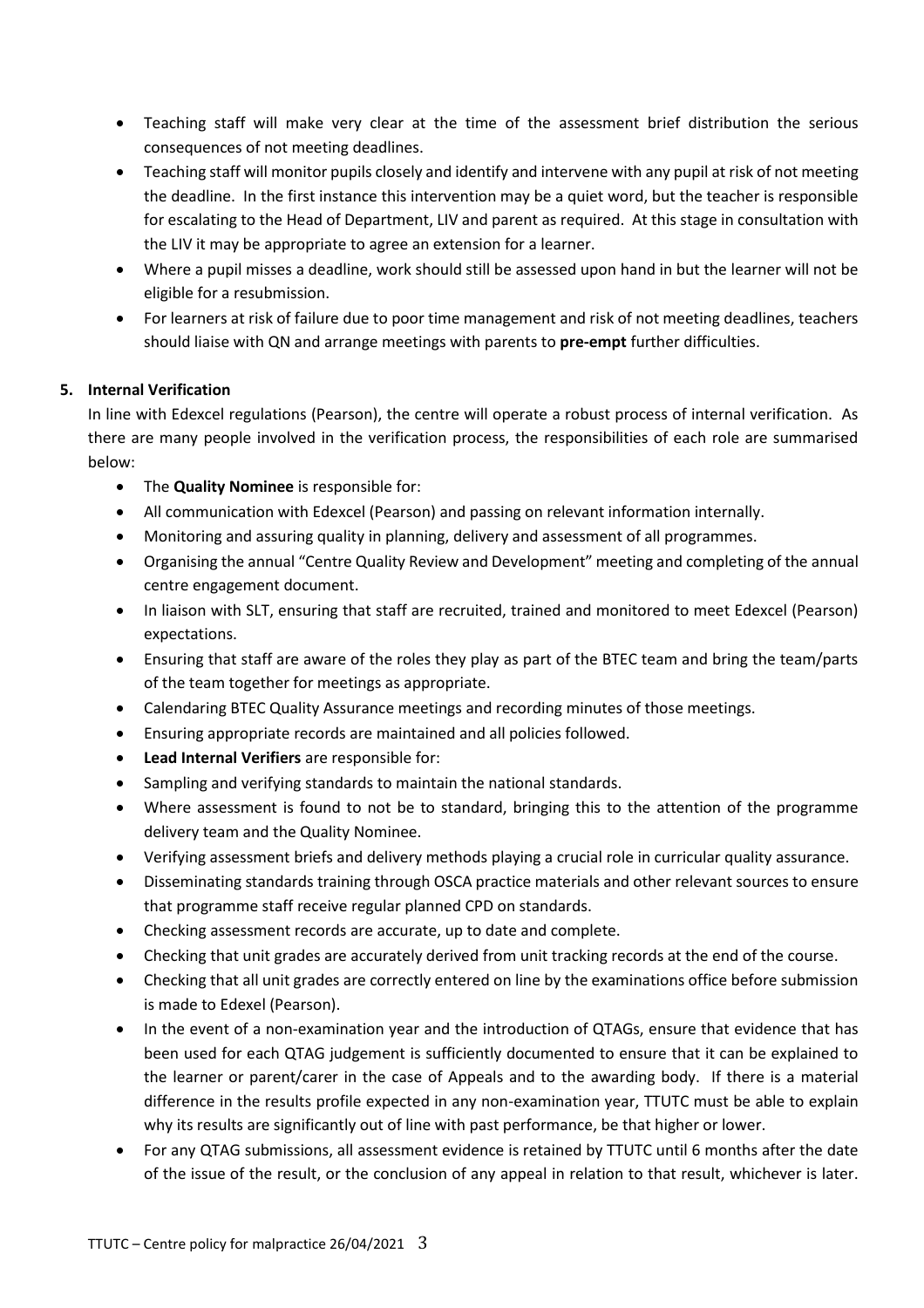Evidence must be made available for the purposes of further external quality assurance or an Appeal and will include documentation that judgement has been followed, i.e.

- o Records of standardisation of assessors and internal verifiers and other relevant members of staff in relation to the QTAG process and holistic judgements
- o Evidence sheets for learners
- o Alternative sources of evidence that have been considered
- o Any additional assessment and IQA materials
- o Any assessed learner work assessment records
- o Records of performance data used for sense check, with explanation for any deviation in the QTAG judgements (if there is a material difference in the profiles expected)
- o That all other TTUT policies have been followed, to include our Equality and Diversity, Safeguarding, Health and Safety, Special Considerations, Recognition of Prior Learning, Plagiarism and Assessment Malpractice, Appeals and Complaints, Internal Verification policies
- Requesting, through the examination office, certification when assessment records have been verified.

#### **Programme Leaders** are responsible for:

- Co-ordinating the delivery of the programme.
- Scrutinising and submitting to the examination office entry details for candidates.
- Checking entry details are correct with the examination office once registration has been completed.
- The planning of assessment activities.
- Co-ordinating the sampling on internally verified work with the lead Internal Verifier.
- Ensuring the storage assessment records and pupil work is secure.
- Preparing all assessment evidence and documentation for external verification as appropriate.
- **The Examination Office** is responsible for:
- Maintaining accurate staff accounts on Edexcel online and ensuring that the correct permissions are assigned to each role.
- Checking records of learners with the Programme Leaders before completing registration.
- Clarifying with Programme Leaders and then making amendments to learner registration as appropriate.
- Inputting unit grades on Edexcel online and verifying they are correct with the LIV before submission.
- Confirming with Programme Leaders **before** requesting certification that there are no outstanding SV reports.
- Checking that certificates are correct against our assessment records before they are issued to learners.

#### **6. Internal Verification Process**

A typical process of internal verification is outline below. Where the actual process of verification differs to this, it should be agreed beforehand with both the LIV for the principal subject area and the Quality Nominee. **It is essential that all documentation is signed and dated as part of verification when it takes place so that the correct chronology of activities can be demonstrated and followed at all times.** 

- Assessment briefs are prepared and passed to LIV.
- The LIV will complete the Assignment Brief Verification proforma, outlining the verification decision, any needed changes and suggested refinements. The LIV will check that the proposed assessment activity is appropriate for the assessment objective opportunities outlined. LIV will sign and date proformas/assessment plans at the beginning of the course using the proforma provided or an alternative, to ensure that all assessment objectives, programme teachers, learners and assignments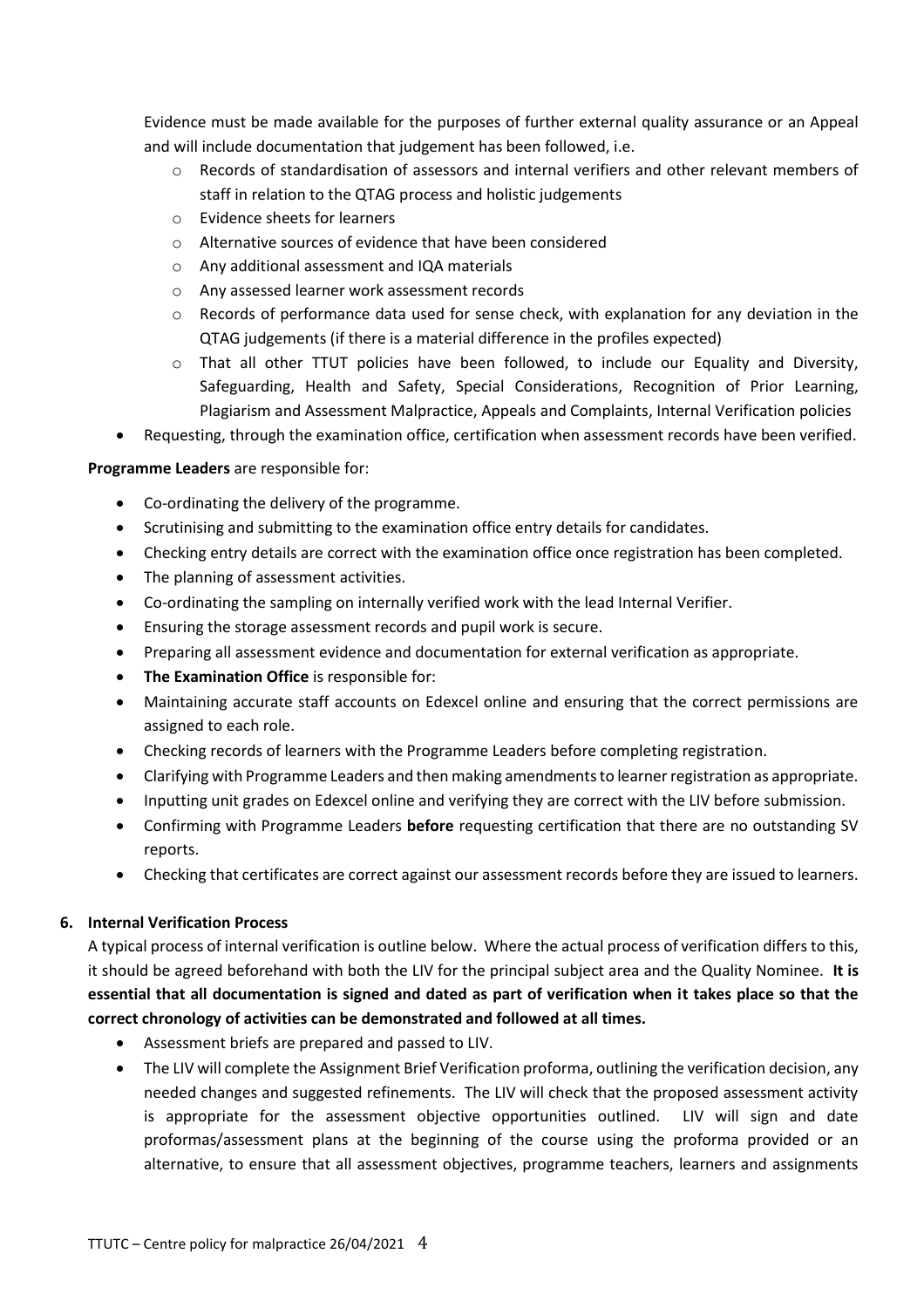are appropriately verified by the teams throughout the course. Typically, for cohorts of less than 100, three to four pieces of work should be verified per teacher, per assignment. Where cohorts are greater than 100, samples should be increased proportionally up to eight samples.

- The LIV will prepare assessment plans using the proforma provided to ensure that each assignment and programme teacher are verified throughout the course. Typically, for cohorts of less than 100, five to six pieces of work should be verified by the LIV per assignment, three to four pieces should be work that has been verified by programme teams and two pieces should be unverified.
- Internal verification at both team level and LIV level should be completed within four weeks of an assignment deadline to ensure that appropriate feedback can be shared with leaners in a timely manner. Due to the rules concerning resubmission, thought should be given to feedback dates to ensure there is time available within the half term to allow a second submission within 10 working days . In many cases it is anticipated that internal verification will happen much sooner than this. **LIV and programme tutors should sign and date cover sheets when work is assessed or verified.**
- Records of verification within teams and by the LIV will be maintained and shared with the Quality Nominee through regular team meetings. Where internal verification results in adjustment to assessment outcomes, this will be shared with the programme teams, LIV and Quality Nominee and appropriate training, if needed, arranged.

# **7. Accreditation of Prior Learning**

It is not anticipated that the centre will often need to consider the accreditation of prior learning. The situation may however occur when for instance, a pupil transfers from another school delivering a different course during the academic year. Consideration of accreditation will be given to work by the LIV for a subject, who will report their decision to the Quality Nominee in the first instance. When considering prior learning, a suitable timescale for review will be identified and the LIV will consider the following questions:

- Does the work provide clear, suitable evidence of relevant performance objectives?
- What confidence level can our centre have with the integrity of the work concerned?
- Following the specification guidelines for the subject area, to what extent is the work eligible for consideration?

When a decision has been made about accreditation the leaner will be informed of the centre's decision and their right to appeal. When it is agreed that prior leaning can be accredited, the learner will be given assessment feedback as appropriate and the LIV will work with the teaching team to create an individual learning plan as necessary to address any gaps in the assessment evidence. As appropriate, the Quality Nominee will ensure that external verification takes place on accredited prior learning. It is essential that this process operates in a manner that is fair to the learner but at the same time protects the integrity of standards.

#### **8. Appeals on Assessment Decisions**

It is our centre's aim that all appeals, with regard to assessment outcomes, are efficiently and fairly managed within the centre, removing any need for involvement of Edexcel (Pearson). Where appropriate, the Quality Nominee will inform Edexcel (Pearson) about appeals. It is the learner's right to appeal against decisions made when assessing work as well as decisions regarding resubmission opportunities, late submission and accreditation of prior learning. Learners may choose to appeal a decision formally in written form but teachers should also be aware a pupil questioning a teacher when receiving results can be considered to be making an